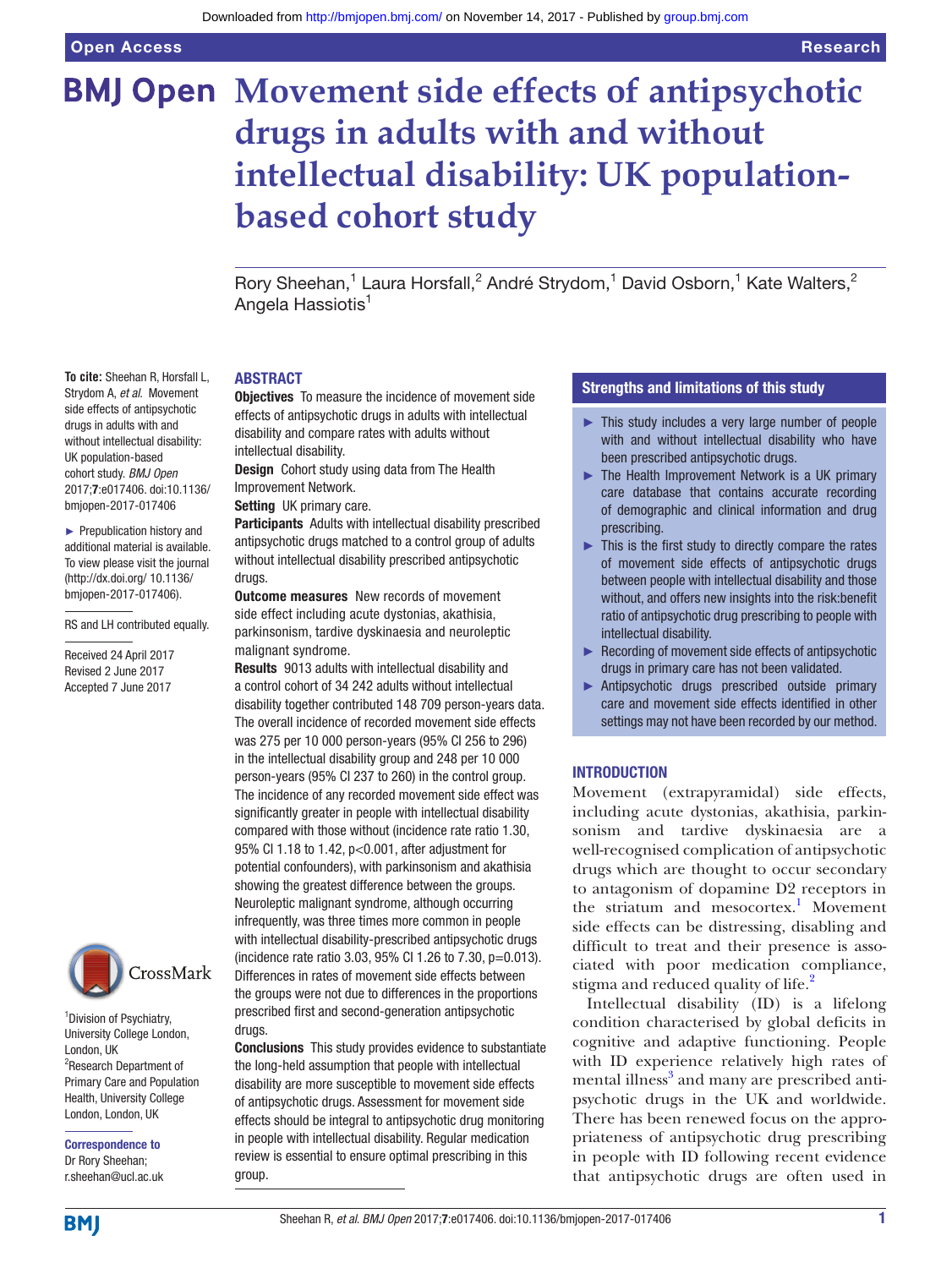the absence of an underlying diagnosed mental illness, $4\overline{4}$  $4\overline{4}$ in many cases in an attempt to manage challenging behaviour, despite a lack of evidence that they are effec-tive in this context.<sup>[5](#page-8-4)</sup> There has been relatively little formal investigation of antipsychotic drug side effects in people with ID and most of our knowledge is extrapolated from studies conducted in people of average intelligence. People with ID are often considered to be at greater risk of antipsychotic drug-induced movement side effects than people without  $ID^6$  but no studies directly compare rates between the two groups. Furthermore, knowledge of a specific mechanism that might underpin any association between ID and movement side effects extends only to a vague theory that organic brain dysfunction makes centrally mediated side effects of psychotropic drugs

We undertook a cohort study using a large nationally representative database to compare the incidence of recorded movement side effects in adults with and without ID who are prescribed antipsychotic drugs.

# **METHODS**

#### **Data source**

more likely.<sup>7</sup>

Data were obtained from The Health Improvement Network (THIN), a large UK primary care database that contains the electronic health records of more than 3.7million active patients in over 550 general practices (<http://www.epic-uk.org/our-data/our-data.shtml>). The patients included in the database are representative of the UK population in age, sex and morbidity and mortality.<sup>8 9</sup> The vast majority of people with intellectual disability in the UK live in the community and are registered with a general practitioner (GP; primary care physician) who provides routine and ongoing care and who acts as gatekeeper for hospital-based specialists, including psychiatrists. The THIN database contains clinical records added by GPs using a clinical dictionary of Read codes. Read codes are standardised clinical terms that can be used as shorthand for clinicians to record certain patient characteristics (such as occupation and living circumstances) and the content of a consultation[.10](#page-8-8) Individual Read codes exist to cover the variety of signs, symptoms and diagnoses that an individual may have, as well as test results and surgical or therapeutic treatments. Recording of illness in primary care records has been shown to be accurate and all prescribed medication must be issued through the electronic system. National Health Service drug budgets flow through primary care and GPs issue most prescriptions directly, including those for psychotropic drugs. The primary care record therefore is a suitable means of conducting pharmacoepidemiological research.

THIN data are pseudonymised at source and made available to researchers who have purchased a license. THIN has overall ethical approval to collate data and this study received approval from the THIN Scientific Review Committee (reference 14–071).

#### Study cohort

For this study, all adults with recorded ID and a history of oral antipsychotic drug prescription were extracted using a previously defined and tested list of diagnostic Read codes (including codes for ID and conditions associated with ID) and antipsychotic drug codes,<sup>4</sup> based on chapters of the British National Formulary. General practitioners are incentivised by the Quality Outcomes Framework to keep a register of people with ID which improves recording in the database. The study period was 1 January 1999 to 31 December 2014. Entry to the cohort was set as the date of the first antipsychotic drug prescription issued after the latest of; registration with the GP practice contributing data; the patient's 18th birthday; the start of the study period; the date the practice achieved compliance with standard measures of data quality.<sup>[11 12](#page-8-9)</sup> People contributed person-years (PYs) of data from entry to cohort exit. Exit from the cohort was defined as the first of: the final antipsychotic drug prescription plus the length of the prescription; deregistration with the GP practice contributing data; the end of the study period or death.

A comparison cohort of people prescribed antipsychotic drugs but without ID was extracted using stratified sampling within each GP practice with frequency matching to ensure similar population-level characteristics across the two cohorts in terms of age, gender and year of antipsychotic prescription. Up to six people without ID were selected for every person with ID and the same criteria were used to define cohort entry and exit.

A Read code list for movement side effects was developed using previously described methodology and applied to the cohort to determine incidence of movement side effects $13$  (see online [supplementary data\)](https://dx.doi.org/10.1136/bmjopen-2017-017406). Movement side effects were categorised as acute dystonias, akathisia, parkinsonism or tardive dyskinaesia in accordance with orthodox classification. A separate category was established for neuroleptic malignant syndrome, being a very specific adverse effect and a further category included for broad codes which could not be sub-categorised. Prescriptions for selected antimuscarinic drugs (procyclidine, orphenadrine, trihexyphenidyl) were used as proxy indicators of movement side effects in those prescribed antipsychotic drugs. People were defined as having a history of movement disorder if a relevant Read code was applied (or antimuscarinic drug prescribed) prior to cohort entry or within 6months of registration with the practice, as this has been shown to improve the validity of incidence calculations.<sup>[14](#page-8-11)</sup>

# **Covariates**

Sociodemographic covariates included age, sex, calendar year and the Townsend Deprivation Score (a composite score in fifths based on postcode and census recording of local unemployment, car ownership, home ownership and overcrowding).<sup>15</sup> Other covariates included history of antipsychotic use at cohort entry, antipsychotic average daily dose and days on treatment between the start and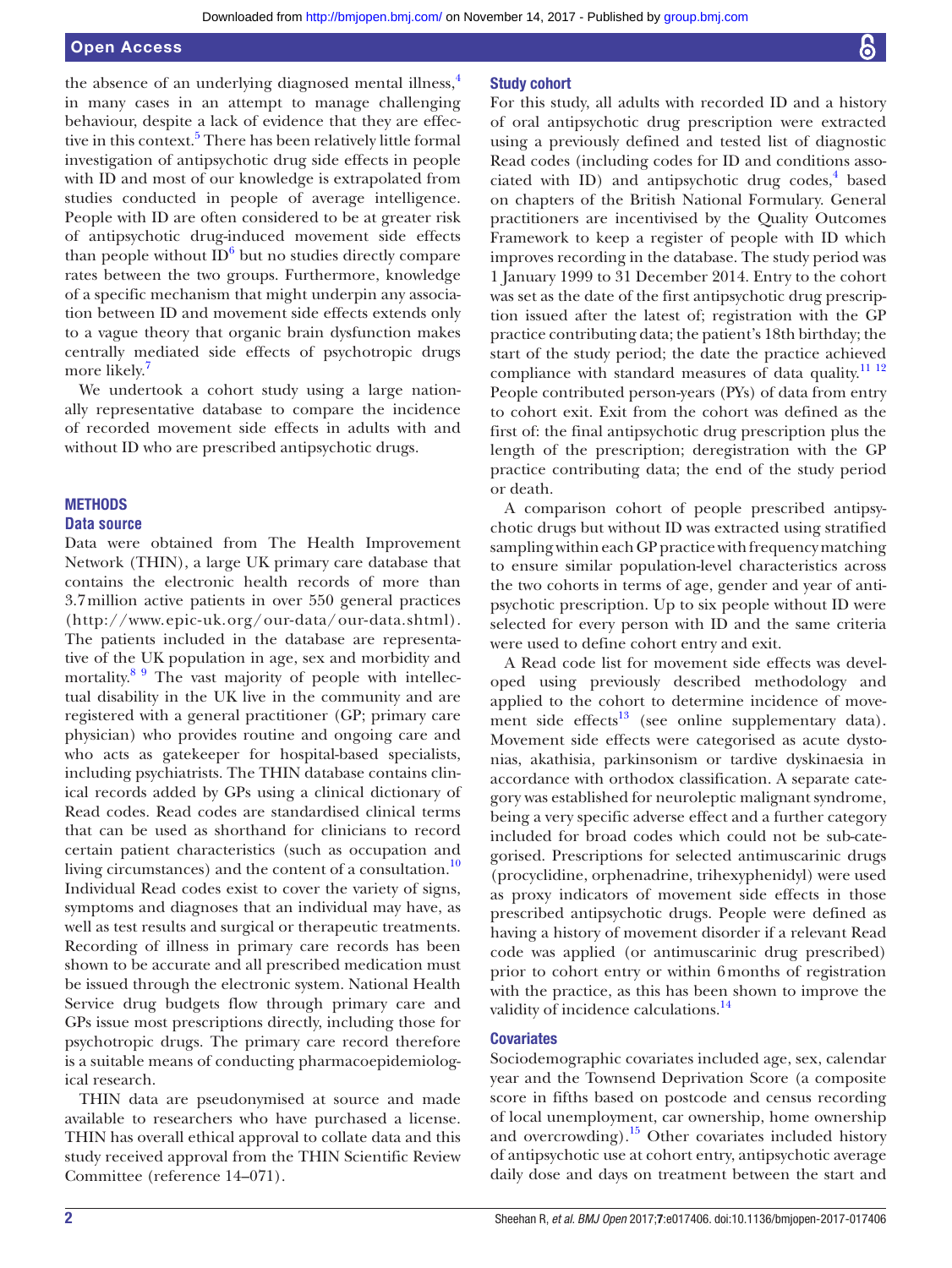end of follow-up. Average daily dose was measured as chlorpromazine equivalents to account for polypharmacy and those who switched drugs during follow-up. Where we were unable to extract daily dose data (for example, in the minority of cases where the duration of a prescription was not recorded) the prescribed dose for the previous or subsequent prescription for the same drug and formulation was used. It was not possible to estimate the daily dose for 5% of prescriptions, and these were excluded from the study. Prescriptions for drug doses above three times the upper licensed limit were excluded as probable coding errors  $\left(\langle 1\% \right)$ .

#### Statistical analysis

Multivariable mixed Poisson regression was used to calculate incident rates of movement disorders during exposure to antipsychotic drugs in people with and without ID by calendar year, adjusted for any temporal changes in age and sex. Incidence rate was defined as the number of new events of interest/the duration that the cohort was at risk. First we were interested in the incidence of new cases of any movement disorder. Participants exited the cohort when they were first diagnosed with any movement disorder as they were no longer considered at risk of a new diagnosis after this date. For calculating the incidence of subtypes of movement side effect, participants exited the cohort after they were diagnosed with the type of movement side effect of interest as they were no longer considered at risk of that type of movement side effect after that date. They remained in the cohort for the purposes of being diagnosed with other types of movement side effect as an individual participant may develop more than one type of movement side effect of antipsychotic drug.

General practice was included as a random effect to account for any data clustering. Calendar year was initially modelled as a continuous variable and we then used the likelihood ratio test to compare this with a model in which year was entered as a categorical variable to examine the possibility of non-linear time trends.

Multivariable mixed Poisson regression was also used to compare the rates of movement disorder during exposure to antipsychotic drugs in people with and without ID, adjusted for covariates. We conducted a sensitivity analysis where we restricted the analysis to time periods when people were exclusively prescribed first or second-generation antipsychotic drugs, and further when we restricted the analysis to times when only risperidone was prescribed. All analyses were repeated after excluding people with a diagnosis of idiopathic Parkinson's disease.

We considered a p value of 0.05 to be statistically significant (two-tailed) and used Stata V.13 for all analyses (StataCorp).

#### **RESULTS**

In total, 9039 people with ID met inclusion criteria and were matched to 34242 people without ID, and together

contributed 148709 PYs data. The two cohorts were similar in terms of age, sex, level of social deprivation and history of movement disorder at cohort entry ([table](#page-3-0) 1). The prevalence of movement disorder at baseline was slightly higher for people with ID and a history of antipsychotic use (31%) compared with those without ID and a history of antipsychotic drug use (24%) but the proportions of those with a history of movement disorder without antipsychotic drug use were equal (6%) at cohort entry. Average daily dose of antipsychotic was similar between the two groups but those with ID had longer time periods between their first and last antipsychotic prescription and more days on treatment between those dates. [Table](#page-4-0) 2 shows the distribution of antipsychotic drugs prescribed to the study cohort. Risperidone was the most common drug prescribed in the ID cohort (28.5% prescriptions to people with ID, 14.7% prescriptions in the non-ID cohort); other drugs were prescribed in roughly equal proportions between the two groups.

The overall incidence of recorded movement side effects was 275 per 10 000 PYs (95% CI 256 to 296) in the ID group and 248 per 10 000 PYs (95%CI 237 to 260) in the non-ID group [\(table](#page-5-0) 3). Parkinsonism was the most commonly recorded movement side effect in both groups. After adjustment, the incidence rate of any movement disorder was 30% higher in people with ID compared with those without ID (incidence rate ratio 1.30, 95%CI 1.18 to 1.42, p<0.001). Similar differences in movement side effect recording were noted when defined by diagnostic Read codes or by proxy, using prescription for antimuscarinic drugs. The incidence rates of akathisia, parkinsonism and neuroleptic malignant syndrome were significantly higher in those with ID compared with those without ID.

Analysis restricted to periods when people were exclusively prescribed first or second-generation antipsychotic drugs did not change the results; movement side effects were still significantly more likely to be recorded in people with ID compared with those without [\(table](#page-6-0) 4). Excluding people with Parkinson's disease from the analysis (n=451) had no meaningful effect on any of the results.

Time trend analysis showed that the incidence of recording of movement side effects in those prescribed antipsychotic drugs fell significantly over the course of the study period in both groups [\(figure](#page-7-0) 1); each calendar year was associated with a 5% decline in the recording of movement side effects in people with ID (95%CI 2% to 8%,  $p<0.0001$ ) and a 7% decline in people without ID (95% CI 5% to 9%, p<0.001), after accounting for changes in cohort age and sex. Prescriptions for antimuscarinic drugs declined by 3% per year in people with ID (95%CI 1% to 5%, p=0.002) and 5% per year in people without ID (95% CI 4% to 7%, p<0.001). Average daily antipsychotic dose, measured in chlorpromazine equivalents, remained broadly constant during the study period (data not shown).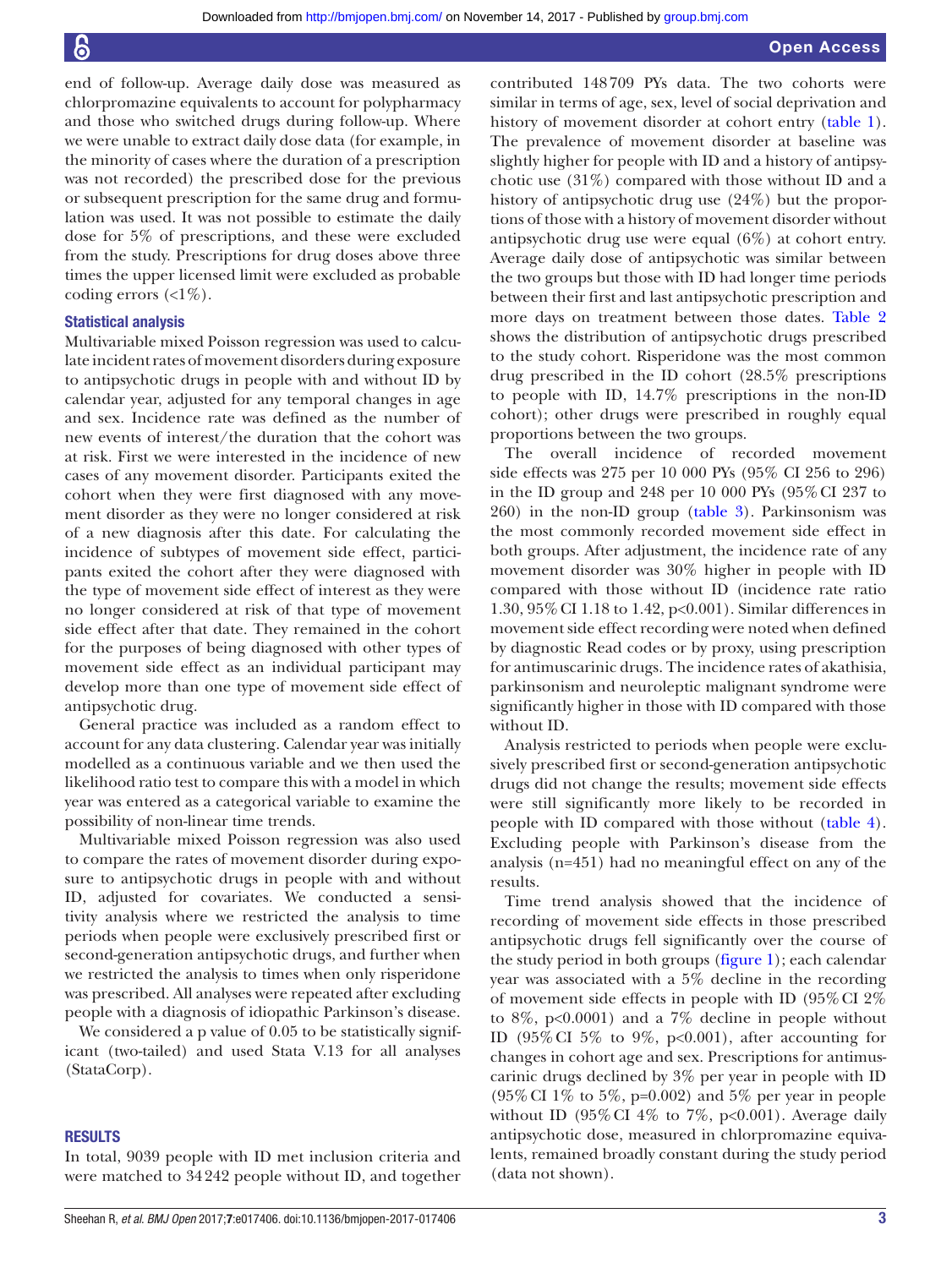<span id="page-3-0"></span>

| <b>Open Access</b>                                                                          |                   | 6                            |
|---------------------------------------------------------------------------------------------|-------------------|------------------------------|
|                                                                                             |                   |                              |
| Cohort characteristics<br><b>Table 1</b>                                                    |                   |                              |
|                                                                                             | <b>ID cohort</b>  | Non-ID cohort                |
| Total number (%)                                                                            | 9039 (21)         | 34 24 2(79)                  |
| Male, n (%)                                                                                 | 5279 (58)         | 18825 (55)                   |
| Average age, years (SD)                                                                     | 42 (16)           | 44 (16)                      |
| Townsend score, n (%)                                                                       |                   |                              |
| 1                                                                                           | 1403 (16)         | 4860 (14)                    |
| 2                                                                                           | 1752 (19)         | 5119 (15)                    |
| 3                                                                                           | 1948 (22)         | 6481 (19)                    |
| 4                                                                                           | 1942 (22)         | 8189 (24)                    |
| 5                                                                                           | 1563 (17)         | 7911 (23)                    |
| Missing                                                                                     | 417 (5)           | 1619(5)                      |
| History of antipsychotic use at cohort entry, n (%)                                         | 6684 (74)         | 16227 (47)                   |
| History of movement disorder at cohort entry, n (%)                                         | 2192 (24)         | 4946 (14)                    |
| History of movement disorder without antipsychotic use at cohort<br>entry, $n$ $(\%)$       | 136/2355 (6)      | 1038/18 015 (6)              |
| History of movement disorder and antipsychotic use at cohort entry, 2056/6684 (31)<br>n (%) |                   | 3908/16 227 (24)             |
| Total person-years between first and last antipsychotic prescription                        | 44696             | 104014                       |
| Median years between first and last prescription (IQR)                                      | 3.5 (1.2 to 7.9)  | 1.3 $(0.19 \text{ to } 4.4)$ |
| Median years on treatment between first and last prescription (IQR)                         | 2.6 (0.76 to 6.3) | $0.67$ (0.15 to 2.5)         |
| Average daily dose, CLZE (SD)                                                               | 135 (156)         | 139 (146)                    |

CLZE, chlorpromazine equivalents; ID, intellectual disability.

# **DISCUSSION**

People with ID have long been considered at greater risk of adverse side effects of antipsychotic drugs. However to date, very little evidence has been presented to substantiate this belief. Our data suggest that people with ID are more likely to experience movement side effects of antipsychotic drugs; this finding is robust and persists when movement side effects are defined by diagnostic Read code alone and when they are measured using prescription of antimuscarinic drugs as proxy.

Most people in our cohort received a second-generation antipsychotic drug. The types of drugs that were prescribed in our study were broadly similar between the group with ID and the group without, and were consistent with other recent data examining antipsychotic prescribing in community-dwelling adults living in the UK $^{16}$  The exception was risperidone, which was prescribed more frequently to people with ID; this accords with other studies<sup>17</sup> and is likely to reflect an attempt by clinicians to prescribe the antipsychotic with greatest (although still limited) evidence of benefit for challenging behaviour in people with ID. $5^{18}$  The difference in incidence of movement side effects between people with and without ID remained when first and second-generation agents were considered separately, and when risperidone was considered alone, suggesting that headline differences between the groups were not due to different prescribing practices.

Although their improved movement side effect profile has been considered a major advantage of second-generation antipsychotic drugs, more recent evaluation of the evidence suggests that the initial enthusiasm for second-generation agents was misplaced and largely based on studies that made unequal comparisons between second-generation and high-potency first-generation drugs.<sup>[19 20](#page-8-15)</sup> In this study, we did not set out to compare movement side effects between first and second-generation agents but we observed that the prescription of second-generation agents was associated with a slightly lower incidence of recorded movement side effects in people with and without ID; clearly further work is needed to provide definitive data on this contentious aspect of antipsychotic drug side effects.

There is a lack of work with which we can directly compare our results; previous studies that investigate movement disorders in people with ID who take antipsychotic drugs have used differing methods to define and ascertain movement disorder, selected particular populations (often convenience sampling those residing in institutions) and tend to report point prevalence figures. None have directly compared rates of movement side effect in people with ID to controls without ID. Nevertheless, it is clear that antipsychotic drug-induced movement side effects are reasonably common in people with ID. In once recent study of hospitalised patients with borderline-mild ID and challenging behaviour, almost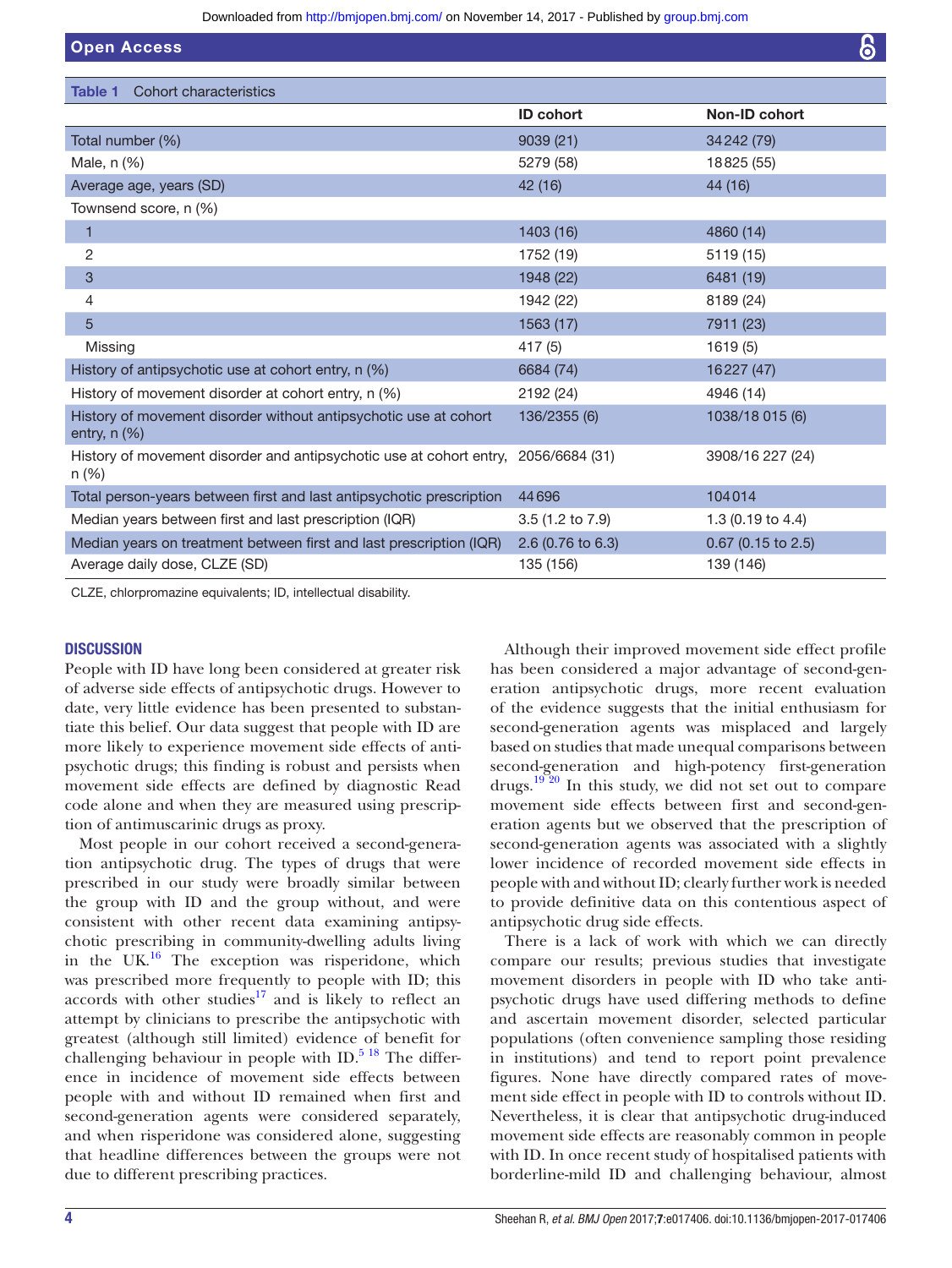|                                                                 |        |            | Table 2 Frequency of antipsychotic drugs prescribed in the | ID and non-ID cohorts               |        |            |                                |                                     |
|-----------------------------------------------------------------|--------|------------|------------------------------------------------------------|-------------------------------------|--------|------------|--------------------------------|-------------------------------------|
| Antipsychotic drug                                              |        |            | ID cohort                                                  |                                     |        |            | Non-ID cohort                  |                                     |
|                                                                 | Number | Percentage | Average daily dose,<br>ξü                                  | Median treatment<br>duration, years | Number | Percentage | Average daily dose,<br>mg<br>E | Median treatment<br>duration, years |
| Risperidone                                                     | 4013   | 28.5       | $\frac{0}{1}$                                              | 1.81                                | 7426   | 14.7       | 2.2                            | 0.47                                |
| Olanzapine                                                      | 2086   | 14.8       | $\frac{2}{8}$                                              | 1.62                                | 10246  | 20.3       | 8.5                            | 0.67                                |
| Chlorpromazine                                                  | 1770   | 12.6       | 78.5                                                       | 1.12                                | 5274   | 10.5       | 64.8                           | 0.20                                |
| Quetiapine                                                      | 1295   | 9.2        | 154.1                                                      | 0.93                                | 7693   | 15.2       | 152.6                          | 0.72                                |
| Haloperidol                                                     | 1231   | 8.7        | 4.9                                                        | 0.68                                | 3755   | 7.5        | 3.2                            | 0.14                                |
| Thioridazine                                                    | 838    | 0.0        | 77.9                                                       | 0.82                                | 2672   | 53         | 49.8                           | 0.20                                |
| Aripiprazole                                                    | 661    | 4.7        | 10.5                                                       | 0.74                                | 2638   | 5.2        | 11.8                           | 0.54                                |
| Trifluoperazine                                                 | 456    | 3.2        | 6.5                                                        | 1.06                                | 3403   | 6.8        | 4.5                            | 0.19                                |
| Zuclopenthixol                                                  | 429    | 3.1        | 18.7                                                       | 2.17                                | 340    | 0.7        | 20.0                           | 0.45                                |
| Amisulpride                                                     | 327    | 2.3        | 295.0                                                      | 0.94                                | 1687   | 3.4        | 290.3                          | 0.73                                |
| Promazine                                                       | 276    | 2.0        | 58.4                                                       | 0.33                                | 1688   | 3.4        | 58.6                           | 0.16                                |
| Sulpiride                                                       | 276    | 2.0        | 437.8                                                      | 1.97                                | 1199   | 2.4        | 435.6                          | 0.79                                |
| Other*                                                          | 980    | 7.0        | I                                                          | I                                   | 5230   | 10.4       | Ï                              | I                                   |
| *Other antipsychotic drugs prescribed to <1% of ID cohort each. |        |            |                                                            |                                     |        |            |                                |                                     |

half were found to have a movement disorder, and the presence of movement disorder was more likely in those prescribed antipsychotic medication.<sup>21</sup> The most common type was parkinsonism, as in our study. De Kuijper and colleagues in the Netherlands report that just over half of their sample with ID who had been taking antipsychotic drugs for more than a year had evidence of movement side effects.<sup>22</sup>

It is interesting that in our study the rates of recording of tardive dyskinaesia were relatively low and it was not more frequently recorded in people with ID. Previous work has shown tardive dyskinaesia to be common; one study of institutionalised adults with ID taking long-term antipsychotic drugs found a prevalence rate of tardive dyskinaesia of 45%.[23](#page-8-18) Spontaneous dyskinaesias are also common in people with  $ID^{24}$  and it is possible that drug-induced tardive dyskinaesia may be misinterpreted as part of the underlying ID and under-recorded, an example of 'diagnostic overshadowing'. Conversely, it is also possible that background dyskinaesia related to ID might be misinterpreted as being the result of antipsychotic drugs. Several assessment scales are available for measuring movement side effects of antipsychotic drugs and may be utilised in monitoring, although there are obvious challenges in assessment of subjective symptoms (such as akathisia) people with ID who may have limited understanding and verbal communication ability.<sup>25-27</sup>

Neuroleptic malignant syndrome is a rare idiosyncratic complication of antipsychotic therapy consisting of fever, muscle rigidity, autonomic dysfunction and alterations in cognitive state. We found a significantly increased incidence of neuroleptic malignant syndrome among people with ID, although the low number of recorded events in the database means our results need to be interpreted with caution. An association between neuroleptic malignant syndrome and ID has been demonstrated previously $^{28\ 29}$ and this, combined with the seriousness of the condition (particularly in people with ID, $^{29\,30}$  warrants further attention.

We observed a decline in the recording of movement side effects in both groups over the past 15 years. It might be that clinicians have focused their attention on measuring and managing metabolic complications; the wide scale switch from first to second-generation antipsychotic drugs $31$  has partially contributed to an actual decrease in the rate of movement side effect; the clinical expectation of reduced movement side effects with newer drugs has reduced vigilance and recognition of these side effects.

# Strengths and limitations

ID, intellectual disability.

<span id="page-4-0"></span>ID, intellectual disability.

This is the first study to directly compare the rate of antipsychotic drug-induced movement side effects between people with and without ID. Our findings are strengthened by the large numbers of people included and the sample being drawn from a representative community population. UK general practices are incentivised to maintain an accurate list of people with ID, and as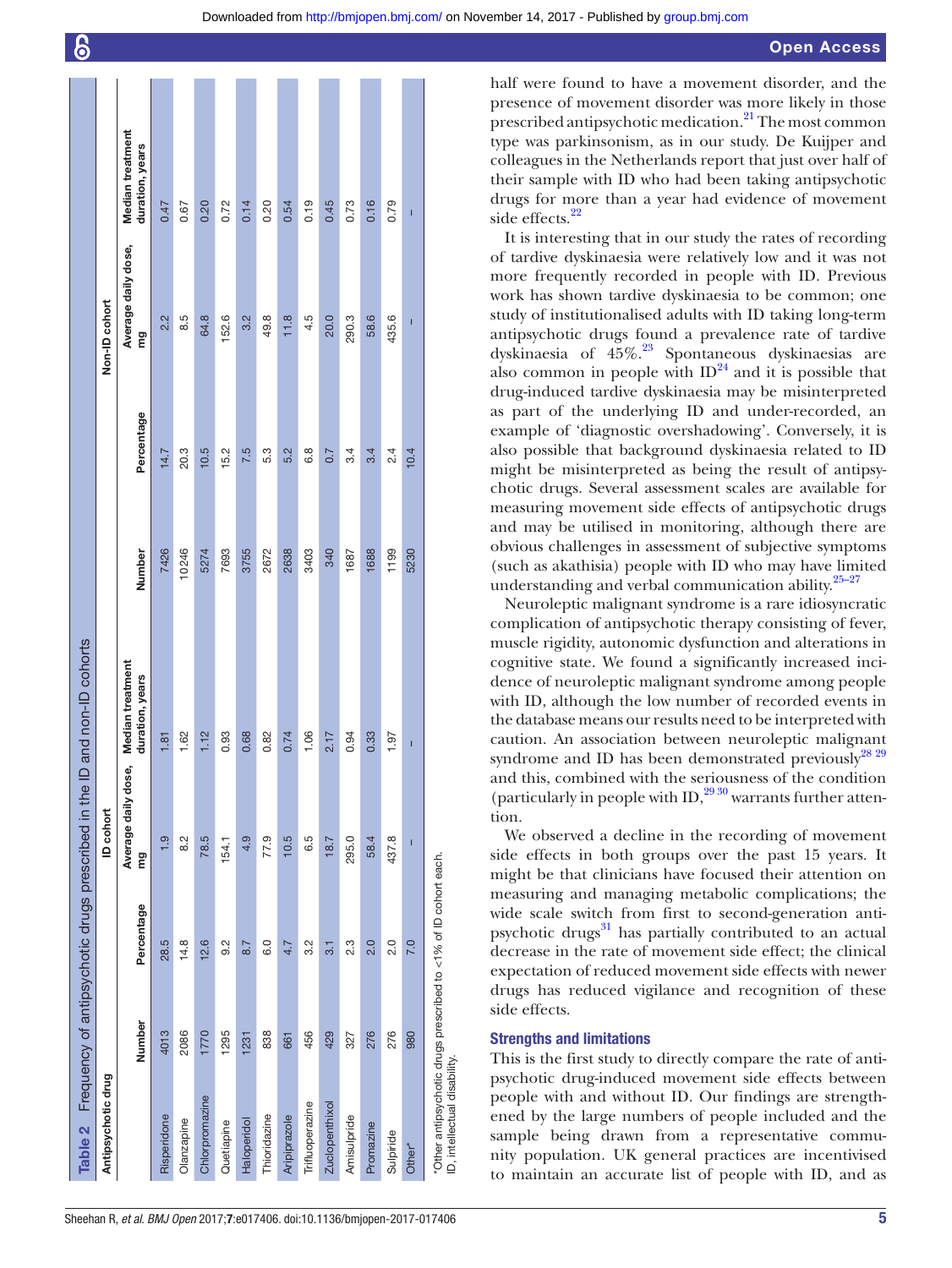<span id="page-5-0"></span>

| Table 3 Incidence rates and adjusted incident rate ratios for movement side effects in people with and without ID prescribed antipsychotic drugs                    |                                                            |                 |                                                             |               |                |                                                                            |                     |         |
|---------------------------------------------------------------------------------------------------------------------------------------------------------------------|------------------------------------------------------------|-----------------|-------------------------------------------------------------|---------------|----------------|----------------------------------------------------------------------------|---------------------|---------|
|                                                                                                                                                                     |                                                            | <b>ID</b> cohor |                                                             |               | Non-ID cohort  |                                                                            | Comparison          |         |
| Variable                                                                                                                                                            | Events during Person-years<br>follow-up (n) $(x10000)$ (n) |                 | person-years (95% CI) follow-up (n)<br>Incidence per 10 000 | Events during | $(x10000)$ (n) | person-years (95% CI) ratio* (95% CI)<br>Person-years Incidence per 10 000 | Incidence rate      | p Value |
| Any movement disorder<br>defined by Read code<br>or antimuscarinic<br>prescription)                                                                                 | 743                                                        | 2.7             | 275 (256 to 296)                                            | 1750          | 7.0            | 248 (237 to 260)                                                           | 1.30 (1.18 to 1.42) | < 0.001 |
| Any movement disorder<br>(defined by Read code)                                                                                                                     | 446                                                        | 4.              | 111 (101 to 122)                                            | 952           | ე.<br>თ        | 101 (95 to 108)                                                            | 1.30 (1.16 to 1.47) | &0.001  |
| (defined by antimuscarinic<br>Any movement disorder<br>prescription)                                                                                                | 564                                                        | <b>9.9</b>      | 196 (180 to 212)                                            | 1299          | 7.6            | 172 (163 to 181)                                                           | 1.29 (1.16 to 1.44) | < 0.001 |
| Acute dystonia                                                                                                                                                      | 80                                                         | 4.              | 14 (11 to 18)                                               | 161           | 10.2           | 16(14t)                                                                    | 1.00(0.73 to 1.37)  | 0.99    |
| Akathisia                                                                                                                                                           | 80                                                         | 4.5             | 18 (15 to 23)                                               | 112           | 10.3           | 11(9 to 13)                                                                | 2.29(1.69 to 3.12)  | 0.007   |
| Parkinsonism                                                                                                                                                        | 270                                                        | 4.              | 64 (57 to 72)                                               | 592           | 9.9            | 60 (55 to 65)                                                              | 1.20 (1.03 to 1.39) | 0.02    |
| Tardive dyskinaesia                                                                                                                                                 | 61                                                         | $\frac{4}{10}$  | 14 (11 to 18)                                               | 123           | 10.3           | 12 (10 to 14)                                                              | 1.27 (0.91 to 1.75) | 0.16    |
| Neuroleptic malignant<br>syndrome                                                                                                                                   |                                                            | $4\cdot$        | 3(1 to 5)                                                   | $\frac{2}{1}$ | 10.4           | 1(1 to 2)                                                                  | 3.03 (1.26 to 7.30) | 0.013   |
| Other movement<br>disorder                                                                                                                                          | 43                                                         | 4.2             | $10(7 \text{ to } 13)$                                      | 94            | 10.3           | 9(7 to 11)                                                                 | 1.26 (0.86 to 1.85) | 0.23    |
| "Adjusted for sex, social deprivation score, time period, history of antipsychotic drug use, average daily dose, days on treatment.<br>ID, intellectual disability. |                                                            |                 |                                                             |               |                |                                                                            |                     |         |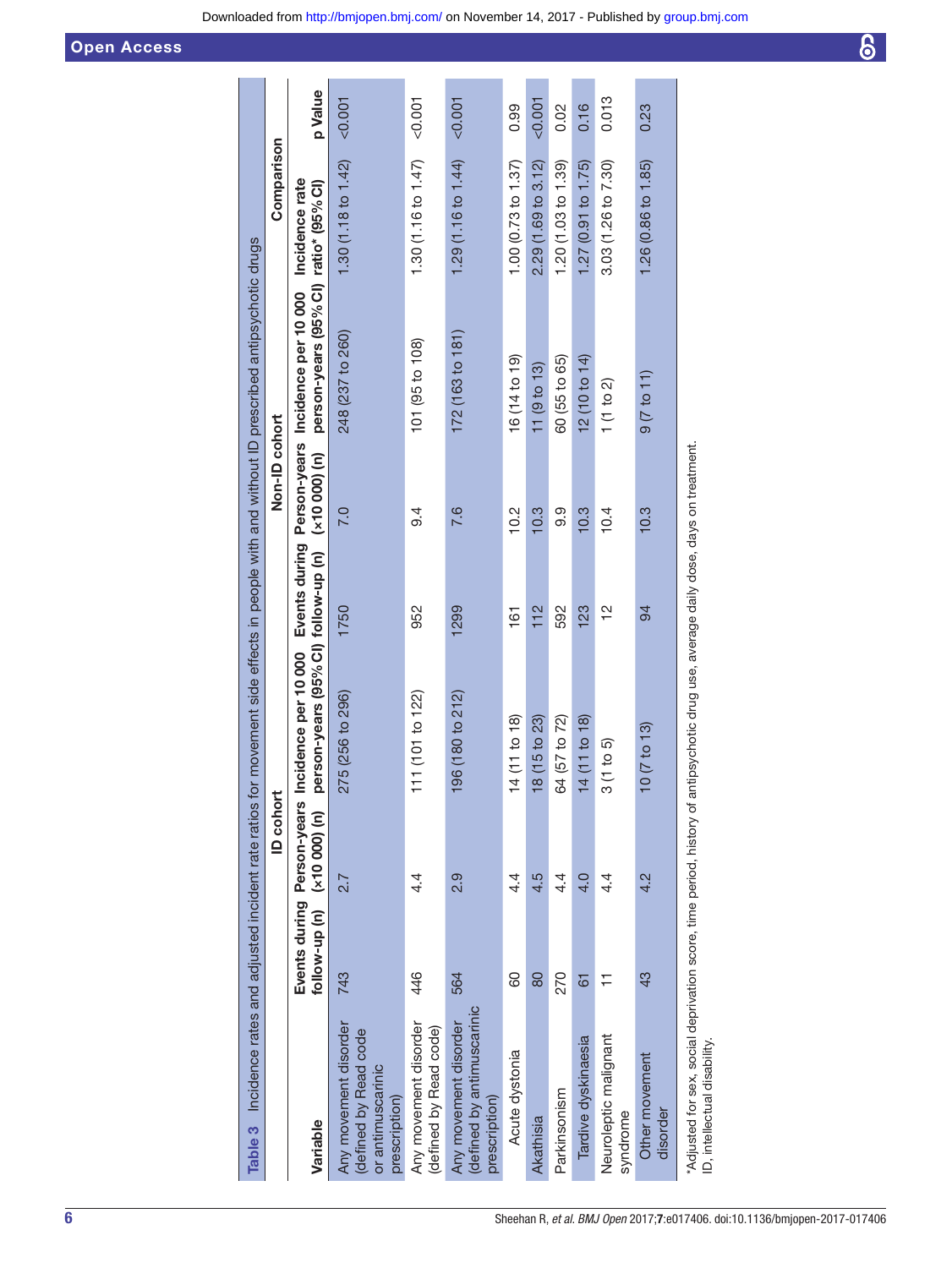| Downloaded from http://bmjopen.bmj.com/ on November 14, 2017 - Published by group.bmj.com |  |
|-------------------------------------------------------------------------------------------|--|
|                                                                                           |  |

| generation antipsychotic drugs                                                                                                                                        |     |                             | Table 4 Sensitivity analysis with incidence rates and adjusted incident rate ratios for movement side effects in people with and without ID prescribed first and second- |                                |               |                                                                                                         |                     |          |
|-----------------------------------------------------------------------------------------------------------------------------------------------------------------------|-----|-----------------------------|--------------------------------------------------------------------------------------------------------------------------------------------------------------------------|--------------------------------|---------------|---------------------------------------------------------------------------------------------------------|---------------------|----------|
|                                                                                                                                                                       |     | <b>ID</b> cohort            |                                                                                                                                                                          |                                | Non-ID cohort |                                                                                                         | Comparison          |          |
| Antipsychotic<br>class                                                                                                                                                |     | follow-up (n) (x10 000) (n) | person-years (95% CI) up<br>Events during Person-years Incidence per 10 000                                                                                              | during follow-<br>No of events |               | Person-years Incidence per 10 000 Incidence rate ratio*<br>(x10 000) (n) person-years (95% CI) (95% CI) |                     | p Value  |
| First generation 247                                                                                                                                                  |     | 8<br>C.R                    | 320 (283 to 362)                                                                                                                                                         | 569                            |               | 293 (270 to 318)                                                                                        | 1.36 (1.16 to 1.60) | < 0.001  |
| generation <sup>1</sup><br>Second                                                                                                                                     | 378 | $\frac{6}{1}$               | 241 (218 to 267)                                                                                                                                                         | 948                            | 4.3           | 219 (206 to 233)                                                                                        | 1.43 (1.26 to 1.62) | $-0.001$ |
| Risperidone <sup>1</sup>                                                                                                                                              | 124 | 0.6                         | 164 to 233)<br>196                                                                                                                                                       | 96                             | 6.5           | 182 (149 to 223)                                                                                        | 1.55 (1.15 to 2.08) | 0.004    |
| Adjusted for sex, social deprivation score, time period, history of<br>†Restricted to periods when people were exclusively prescribed<br>ID, intellectual disability. |     |                             | f antipsychotic drug use, average daily dose, days on treatment.<br>first or second-generation antipsychotic drugs or risperidone.                                       |                                |               |                                                                                                         |                     |          |

**Contract** 

**Contract** 

prescriptions are also accurately recorded in THIN, our results are generalisable across settings to all people with intellectual disability who take antipsychotic drugs. We excluded depot antipsychotic preparations (and the small number of prescriptions that may have been issued in secondary care) and therefore might have slightly underestimated exposure to antipsychotic drugs.

A limitation of our work that is common across observational studies that the use routinely collected health data is the lack of direct validation of diagnoses. The Read code list for movement side effects was devised using a comprehensive methodology and with input from practising primary and specialist secondary care physicians but not tested against 'gold standard' methods for identifying movement side effects. We assume that relevant Read codes added to patient records during exposure to antipsychotic drugs represent adverse side effects; this may not always be the case and symptoms of movement disorder may arise independently or in response to other prescribed medications (such as antidepressants and antiepileptic drugs) that we did not measure. Our method measures only recorded side effects, that is, people must consult their GP for the side effect to be noted formally. Even when seen by a clinician, there is evidence that movement side effects might be missed. $32$  It is possible, therefore, that our results underestimate the true rate of movement side effect of antipsychotic drugs. How this might bias the comparison between ID and non-ID groups is not clear. People with ID have lower health literacy, lack knowledge of psychotropic drug side effects $33$  and may encounter barriers to accessing primary care  $34$  and hence be less likely to present to primary care when experiencing treatment side effects. Conversely, people with ID may be monitored more closely by carers or by proactive GPs who recognise the higher health need in this group, for example, by offering an annual health check. Some cases of movement side effects may have not been recorded in the primary care database if people who are in contact with specialist services contact their psychiatrist directly rather than visiting their GP. Neuroleptic malignant syndrome may be underestimated either because milder forms are missed or because it is more likely to be treated in the acute hospital.

Further work will be needed to elucidate the potential pathophysiological mechanism underlying the observed association between ID and movement side effects of antipsychotic drugs.

# **CONCLUSIONS**

<span id="page-6-0"></span>Movement side effects are only one aspect of a number of antipsychotic drug adverse effects. They can impact medication compliance, quality of life and compound the stigma of mental illness and/or intellectual disability.<sup>35 36</sup> They can be difficult to recognise, to treat and, in the case of the tardive syndromes, can persist or even worsen on withdrawal of the offending drug. People with ID appear more susceptible to movement side effects of antipsychotic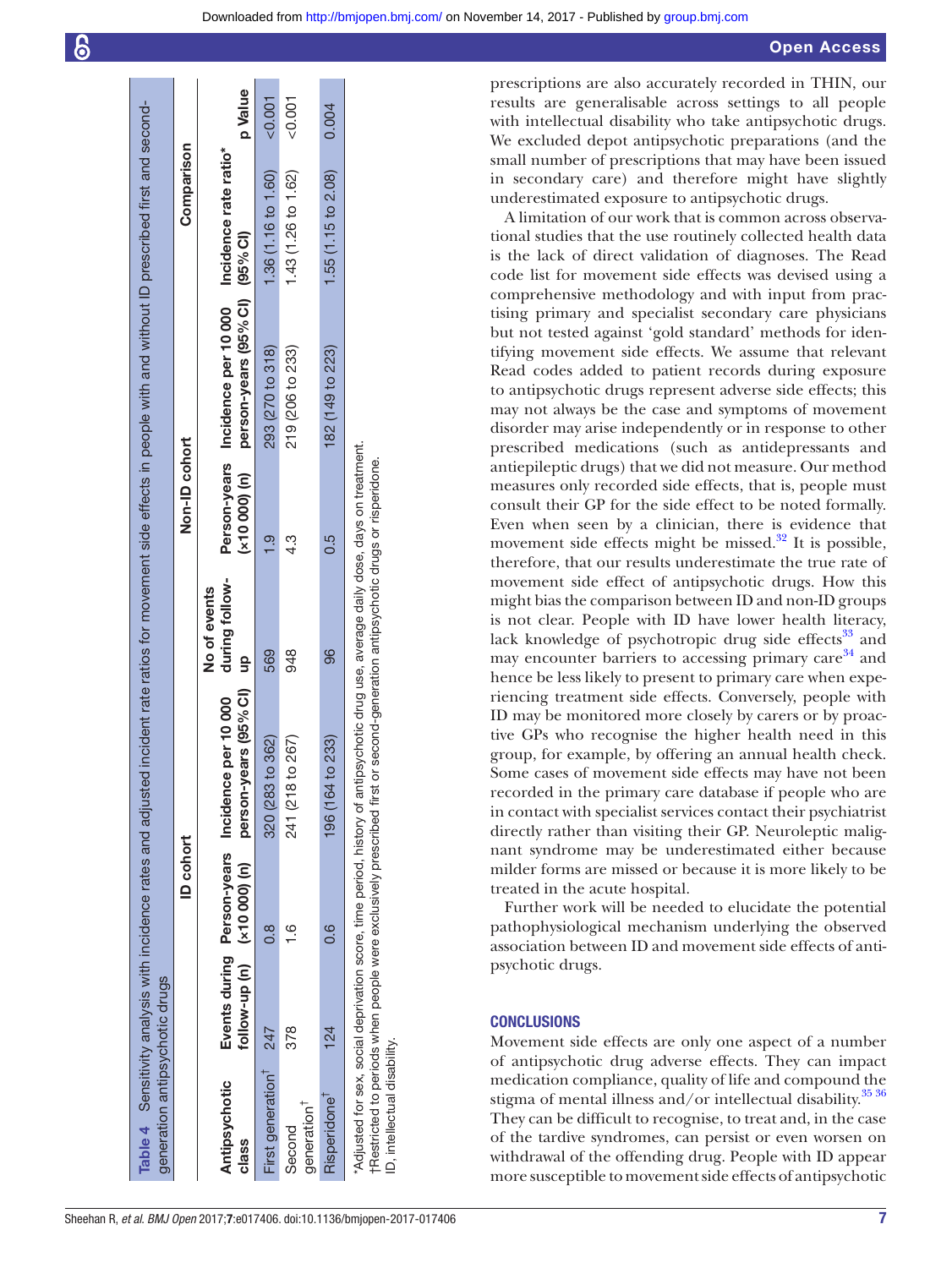



Figure 1 Time trends in crude incidence rates of (A) movement side effect defined by Read code and (B) antimuscarinic drug prescription in people with and without ID prescribed antipsychotic drugs. ID, intellectual disability.

drugs than people without ID, and this should be considered when treatment decisions are made, especially given the relatively high rates of other comorbidities in this population. There is evidence that movement side effects of antipsychotic drugs are poorly assessed in people with ID who are under the care of secondary care services $^{37}$  $^{37}$  $^{37}$ ; this situation must change if medication is to be used in the safest and most effective way possible.

Our data support a modest potential benefit of second-generation antipsychotic drugs in reducing the incidence of movement side effects, but more work is needed to confirm this finding, and it must be balanced

<span id="page-7-0"></span>against the increased propensity of second-generation agents to cause metabolic side effects.

၆

There has been much recent public and professional interest in the prescription of antipsychotic drugs to people with intellectual disability and UK national policy supports attempts to reduce the prescribing of antipsychotic drugs for challenging behaviour ([https://www.](https://www.england.nhs.uk/wp-content/uploads/2016/06/stopping-over-medication.pdf) [england.nhs.uk/wp-content/uploads/2016/06/stop](https://www.england.nhs.uk/wp-content/uploads/2016/06/stopping-over-medication.pdf)[ping-over-medication.pdf\)](https://www.england.nhs.uk/wp-content/uploads/2016/06/stopping-over-medication.pdf). We recently showed that reduction or discontinuation of antipsychotic drugs in people with ID and challenging behaviour (but without severe mental illness) risks harm as well as providing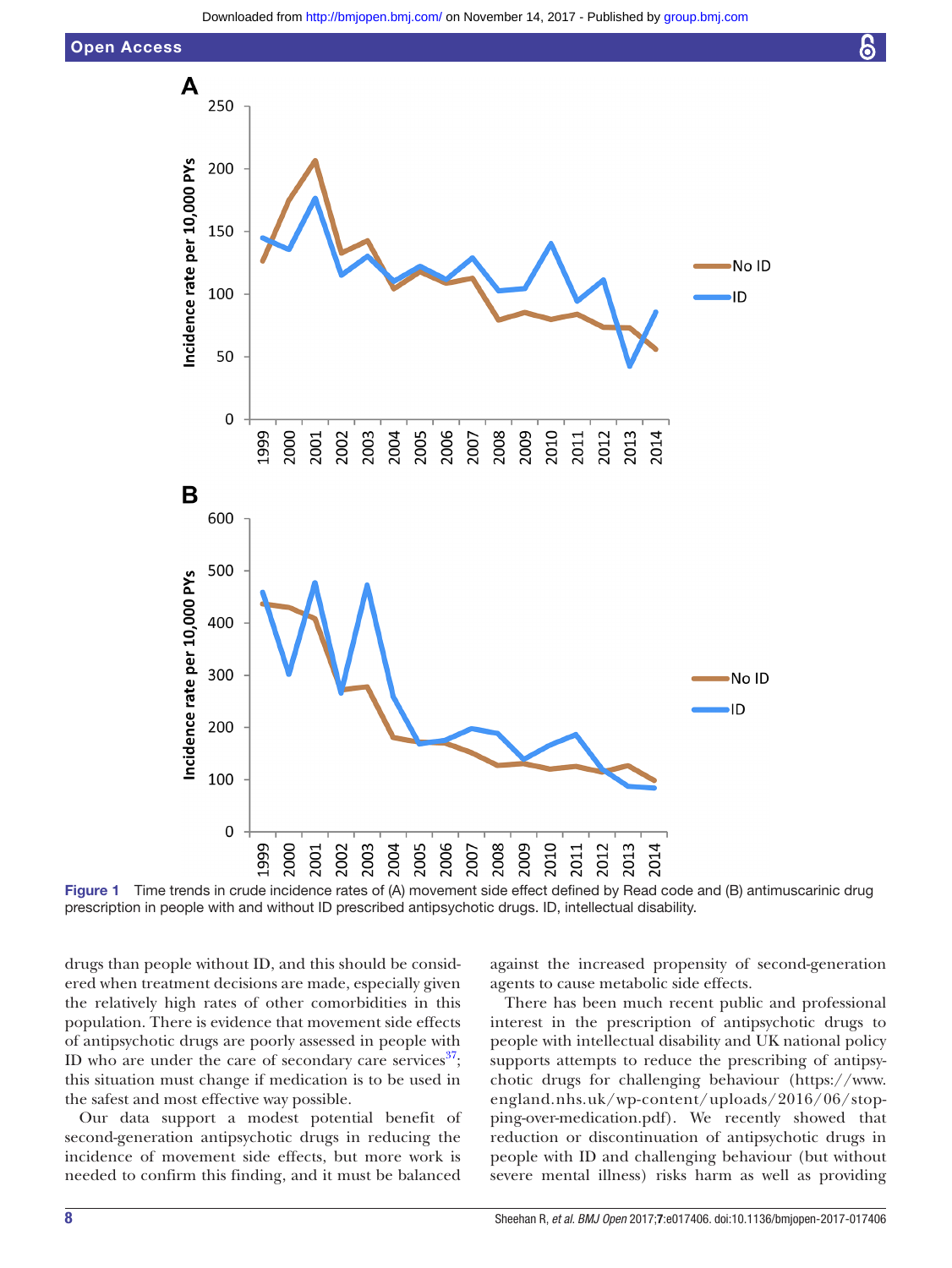potential benefits and advocate individual treatment decisions in this group. $38$  The current work informs the risk–benefit analysis undertaken as part of antipsychotic drug prescribing in people with ID and reinforces the need for regular and effective medication review, which must include assessment of possible movement side effects.

Contributors RS, LH, AS, DO, KW and AH developed the idea and method for the study, interpreted the results and wrote the manuscript. RS is the guarantor. LH performed the data extraction and analysis.

Funding This work was supported by The Baily Thomas Charitable Fund grant number 518669. The funder had no role in study design, data collection and analysis, decision to publish or preparation of the manuscript.

Competing interests None declared.

Provenance and peer review Not commissioned; externally peer reviewed.

Data sharing statement Copies of Read code lists used in this study are available from the authors, on request.

Open Access This is an Open Access article distributed in accordance with the terms of the Creative Commons Attribution (CC BY 4.0) license, which permits others to distribute, remix, adapt and build upon this work, for commercial use, provided the original work is properly cited. See: [http://creativecommons.org/](http://creativecommons.org/licenses/by/4.0/) [licenses/by/4.0/](http://creativecommons.org/licenses/by/4.0/)

© Article author(s) (or their employer(s) unless otherwise stated in the text of the article) 2017. All rights reserved. No commercial use is permitted unless otherwise expressly granted.

#### **REFERENCES**

- <span id="page-8-0"></span>1. Marsden CD, Jenner P. The pathophysiology of extrapyramidal sideeffects of neuroleptic drugs. *[Psychol Med](http://dx.doi.org/10.1017/S003329170003960X)* 1980;10:55–72.
- <span id="page-8-1"></span>2. Leucht S, Wahlbeck K, Hamann J, *et al*. New generation antipsychotics versus low-potency conventional antipsychotics: a systematic review and meta-analysis. *[Lancet](http://dx.doi.org/10.1016/S0140-6736(03)13306-5)* 2003;361:1581–9.
- <span id="page-8-2"></span>3. Cooper SA, Smiley E, Morrison J, *et al*. Mental ill-health in adults with intellectual disabilities: prevalence and associated factors. *[Br J](http://dx.doi.org/10.1192/bjp.bp.106.022483)  [Psychiatry](http://dx.doi.org/10.1192/bjp.bp.106.022483)* 2007;190:27–35.
- <span id="page-8-3"></span>4. Sheehan R, Hassiotis A, Walters K, *et al*. Mental illness, challenging behaviour, and psychotropic drug prescribing in people with intellectual disability: UK population based cohort study. *[BMJ](http://dx.doi.org/10.1136/bmj.h4326)* 2015;351:h4326.
- <span id="page-8-4"></span>5. Deb S, Sohanpal SK, Soni R, *et al*. The effectiveness of antipsychotic medication in the management of behaviour problems in adults with intellectual disabilities. *[J Intellect Disabil Res](http://dx.doi.org/10.1111/j.1365-2788.2007.00950.x)* 2007;51:766–77.
- <span id="page-8-5"></span>6. Arnold LE. Clinical pharmacological issues in treating psychiatric disorders of patients with mental retardation. *[Ann Clin Psychiatry](http://dx.doi.org/10.3109/10401239309148982)* 1993;5:189–97.
- <span id="page-8-6"></span>7. Cunningham-Owens DG. Special populations. *A guide to extrapyramidal side-effects of antipsychotic drugs*. 2nd ed. Cambridge, UK: Cambridge University Press, 2014.
- <span id="page-8-7"></span>8. Blak BT, Thompson M, Dattani H, *et al*. Generalisability of the Health Improvement Network (THIN) database: demographics, chronic disease prevalence and mortality rates. *[Inform Prim Care](http://dx.doi.org/10.14236/jhi.v19i4.820)* 2011;19:251–5.
- 9. Bourke A, Dattani H, Robinson M. Feasibility study and methodology to create a quality-evaluated database of primary care data. *[Inform](http://dx.doi.org/10.14236/jhi.v12i3.124)  [Prim Care](http://dx.doi.org/10.14236/jhi.v12i3.124)* 2004;12:171–7.
- <span id="page-8-8"></span>10. Booth N. What are the Read Codes? *Health Libr Rev* 1994;11:177–82.
- <span id="page-8-9"></span>11. Maguire A, Blak BT, Thompson M. The importance of defining periods of complete mortality reporting for research using automated data from primary care. *[Pharmacoepidemiol Drug Saf](http://dx.doi.org/10.1002/pds.1688)* 2009;18:76–83.
- 12. Horsfall L, Walters K, Petersen I. Identifying periods of acceptable computer usage in primary care research databases. *[Pharmacoepidemiol Drug Saf](http://dx.doi.org/10.1002/pds.3368)* 2013;22:64–9.
- <span id="page-8-10"></span>13. Davé S, Petersen I. Creating medical and drug code lists to identify cases in primary care databases. *[Pharmacoepidemiol Drug Saf](http://dx.doi.org/10.1002/pds.1770)* 2009;18:704–7.
- <span id="page-8-11"></span>14. Lewis JD, Bilker WB, Weinstein RB, *et al*. The relationship between time since registration and measured incidence rates in the General Practice Research Database. *[Pharmacoepidemiol Drug Saf](http://dx.doi.org/10.1002/pds.1115)* 2005;14:443–51.
- <span id="page-8-12"></span>Townsend P, Phillimore P, Beattie A. Health and deprivation: inequality and the North. *Routledge* 1988.
- <span id="page-8-13"></span>16. Marston L, Nazareth I, Petersen I, *et al*. Prescribing of antipsychotics in UK primary care: a cohort study. *[BMJ Open](http://dx.doi.org/10.1136/bmjopen-2014-006135)* 2014;4:e006135.
- <span id="page-8-14"></span>17. Frighi V, Stephenson MT, Morovat A, *et al*. Safety of antipsychotics in people with intellectual disability. *[Br J Psychiatry](http://dx.doi.org/10.1192/bjp.bp.110.085670)* 2011;199:289–95.
- 18. Gagiano C, Read S, Thorpe L, *et al*. Short- and long-term efficacy and safety of risperidone in adults with disruptive behavior disorders. *[Psychopharmacology](http://dx.doi.org/10.1007/s00213-004-2093-2)* 2005;179:629–36.
- <span id="page-8-15"></span>19. Leucht S, Cipriani A, Spineli L, *et al*. Comparative efficacy and tolerability of 15 antipsychotic drugs in schizophrenia: a multipletreatments meta-analysis. *[Lancet](http://dx.doi.org/10.1016/S0140-6736(13)60733-3)* 2013;382:951–62.
- 20. Peluso MJ, Lewis SW, Barnes TR, *et al*. Extrapyramidal motor sideeffects of first- and second-generation antipsychotic drugs. *[Br J](http://dx.doi.org/10.1192/bjp.bp.111.101485)  [Psychiatry](http://dx.doi.org/10.1192/bjp.bp.111.101485)* 2012;200:387–92.
- <span id="page-8-16"></span>21. Scheifes A, Walraven S, Stolker JJ, *et al*. Movement disorders in adults with intellectual disability and behavioral problems associated with use of antipsychotics. *[J Clin Psychopharmacol](http://dx.doi.org/10.1097/JCP.0000000000000528)* 2016;36:308–13.
- <span id="page-8-17"></span>22. de Kuijper G, Mulder H, Evenhuis H, *et al*. Determinants of physical health parameters in individuals with intellectual disability who use long-term antipsychotics. *[Research Dev Disabil](http://dx.doi.org/10.1016/j.ridd.2013.05.016)* 2013;34:2799–809.
- <span id="page-8-18"></span>23. Matson JL, Fodstad JC, Neal D, *et al*. Risk factors for tardive dyskinesia in adults with intellectual disability, comorbid psychopathology, and long-term psychotropic use. *[Res Dev Disabil](http://dx.doi.org/10.1016/j.ridd.2009.08.002)* 2010;31:108–16.
- <span id="page-8-19"></span>24. Rogers D, Karki C, Bartlett C, *et al*. The motor disorders of mental handicap. An overlap with the motor disorders of severe psychiatric illness. *[Br J Psychiatry](http://dx.doi.org/10.1192/bjp.158.1.97)* 1991;158:97–102.
- <span id="page-8-20"></span>25. Guy W. Abnormal involuntary movement scale. *ECDEU Assessment Manual for Psychopharmacology*. Washington, DC: US Department of Health, Education and Welfare, 1976.
- 26. Barnes TR. A rating scale for drug-induced akathisia. *[Br J Psychiatry](http://dx.doi.org/10.1192/bjp.154.5.672)* 1989;154:672–6.
- 27. Simpson GM, Angus J. A rating scale for extrapyramidal side effects. *[Acta Psychiatr Scand](http://dx.doi.org/10.1111/j.1600-0447.1970.tb02066.x)* 1970;45:11–19.
- <span id="page-8-21"></span>28. Viejo LF, Morales V, Puñal P, *et al*. Risk factors in neuroleptic malignant syndrome. A case-control study. *[Acta Psychiatr Scand](http://dx.doi.org/10.1034/j.1600-0447.2003.02385.x)* 2003;107:45–9.
- <span id="page-8-22"></span>29. Shalev A, Munitz H. The neuroleptic malignant syndrome: agent and host interaction. *[Acta Psychiatr Scand](http://dx.doi.org/10.1111/j.1600-0447.1986.tb02694.x)* 1986;73:337–47.
- 30. Boyd RD. Neuroleptic malignant syndrome and mental retardation: review and analysis of 29 cases. *Am J Ment Retard* 1993;98:143–55.
- <span id="page-8-23"></span>31. Verdoux H, Tournier M, Bégaud B. Antipsychotic prescribing trends: a review of pharmaco-epidemiological studies. *[Acta Psychiatr Scand](http://dx.doi.org/10.1111/j.1600-0447.2009.01425.x)* 2010;121:4–10.
- <span id="page-8-24"></span>32. Haddad PM, Dursun SM. Neurological complications of psychiatric drugs: clinical features and management. *[Hum Psychopharmacol](http://dx.doi.org/10.1002/hup.918)* 2008;23:S15–S26.
- <span id="page-8-25"></span>33. Crossley R, Withers P. Antipsychotic medication and people with Intellectual Disabilities: their knowledge and experiences. *[J Applied](http://dx.doi.org/10.1111/j.1468-3148.2008.00454.x)  [Research in Intellectual Disabilities](http://dx.doi.org/10.1111/j.1468-3148.2008.00454.x)* 2009;22:77–86.
- <span id="page-8-26"></span>34. Lennox NG, Diggens JN, Ugoni AM. The general practice care of people with intellectual disability: barriers and solutions. *[J Intellect](http://dx.doi.org/10.1111/j.1365-2788.1997.tb00725.x)  [Disabil Res](http://dx.doi.org/10.1111/j.1365-2788.1997.tb00725.x)* 1997;41:380–90.
- <span id="page-8-27"></span>35. Schouten HJ, Knol W, Egberts TC, *et al*. Quality of life of elderly patients with antipsychotic-induced parkinsonism: a cross-sectional study. *[J Am Med Dir Assoc](http://dx.doi.org/10.1016/j.jamda.2010.12.003)* 2012;13:82.e1–82.e5.
- 36. Scheifes A, Walraven S, Stolker JJ, *et al*. Adverse events and the relation with quality of life in adults with intellectual disability and challenging behaviour using psychotropic drugs. *[Res Dev Disabil](http://dx.doi.org/10.1016/j.ridd.2015.11.017)* 2016;49-50:13–21.
- <span id="page-8-28"></span>37. Paton C, Bhatti S, Purandare K, *et al*. Quality of prescribing of antipsychotic medication for people with intellectual disability under the care of UK mental health services: a cross-sectional audit of clinical practice. *[BMJ Open](http://dx.doi.org/10.1136/bmjopen-2016-013116)* 2016;6:e013116.
- <span id="page-8-29"></span>38. Sheehan R, Hassiotis A. Reduction or discontinuation of antipsychotics for challenging behaviour in adults with intellectual disability: a systematic review. *[Lancet Psychiatry](http://dx.doi.org/10.1016/S2215-0366(16)30191-2)* 2017;4:238–56.